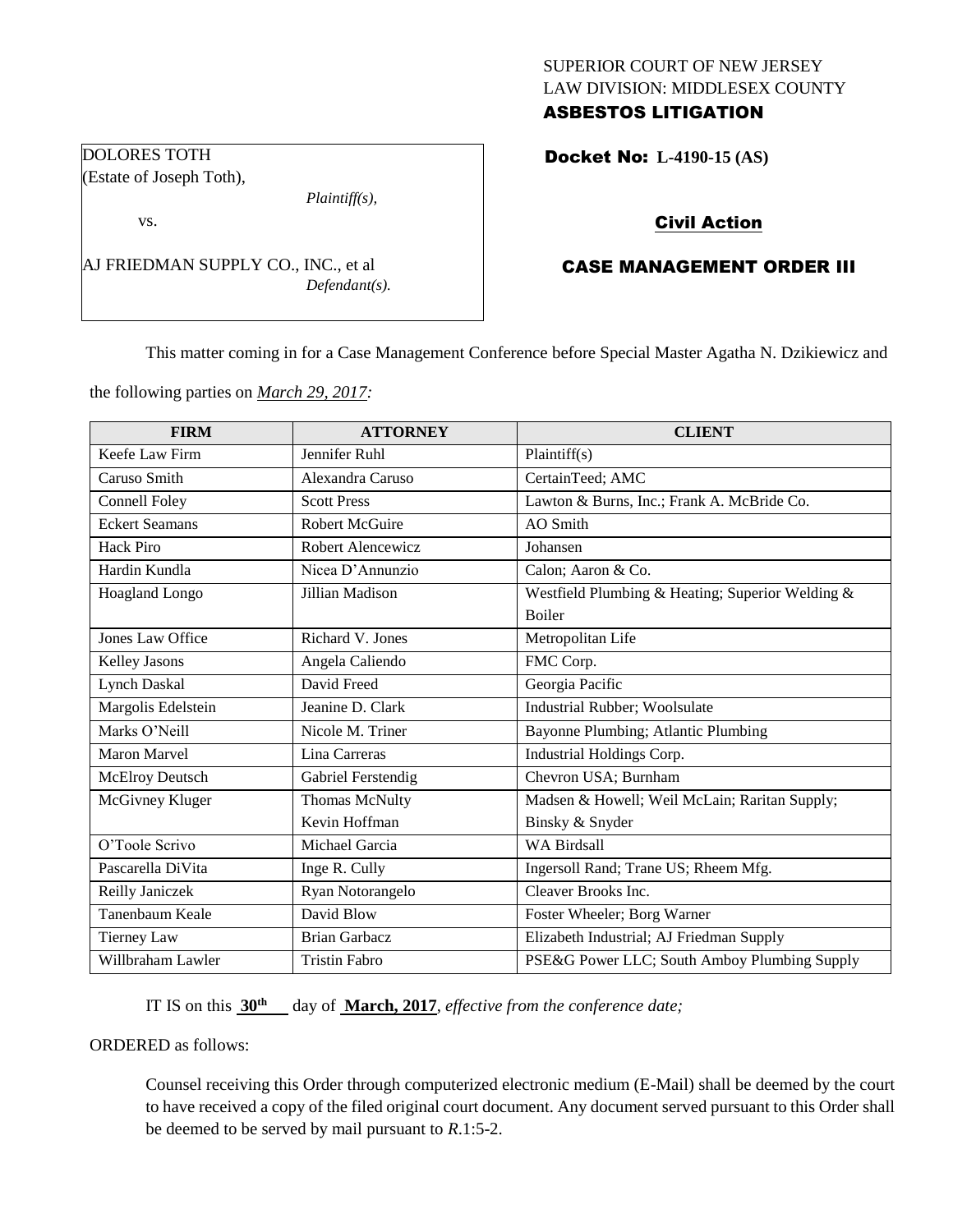# **DISCOVERY**

| April 14, 2017 | Plaintiff shall serve answers to wrongful death interrogatories by this date.                                                                                                                               |
|----------------|-------------------------------------------------------------------------------------------------------------------------------------------------------------------------------------------------------------|
| May 15, 2017   | Fact discovery, including depositions, shall be completed by this date. Plaintiff's counsel shall<br>contact the Special Master within one week of this deadline if all fact discovery is not<br>completed. |
| June 16, 2017  | Depositions of corporate representatives shall be completed by this date.                                                                                                                                   |

### **EARLY SETTLEMENT**

July 7, 2017 Settlement demands shall be served on all counsel and the Special Master by this date.

#### **SUMMARY JUDGMENT MOTION PRACTICE**

| July 7, 2017    | Plaintiff's counsel shall advise, in writing, of intent not to oppose motions by this date. |
|-----------------|---------------------------------------------------------------------------------------------|
| July 21, 2017   | Summary judgment motions shall be filed no later than this date.                            |
| August 18, 2017 | Last return date for summary judgment motions.                                              |

#### **MEDICAL DEFENSE**

| June 9, 2017     | Plaintiff shall serve medical expert reports by this date.                                                                                                                                                                                               |
|------------------|----------------------------------------------------------------------------------------------------------------------------------------------------------------------------------------------------------------------------------------------------------|
| June 9, 2017     | Upon request by defense counsel, plaintiff is to arrange for the transfer of pathology specimens<br>and x-rays, if any, by this date.                                                                                                                    |
| November 3, 2017 | Defendants shall identify its medical experts and serve medical reports, if any, by this date.<br>In addition, defendants shall notify plaintiff's counsel (as well as all counsel of record)<br>of a joinder in an expert medical defense by this date. |

## **LIABILITY EXPERT REPORTS**

- September 15, 2017 Plaintiff shall identify its liability experts and serve liability expert reports or a certified expert statement by this date or waive any opportunity to rely on liability expert testimony.
- November 3, 2017 Defendants shall identify its liability experts and serve liability expert reports, if any, by this date or waive any opportunity to rely on liability expert testimony.

#### **ECONOMIST EXPERT REPORTS**

- September 15, 2017 Plaintiff shall identify its expert economists and serve expert economist report(s), if any, by this date or waive any opportunity to rely on economic expert testimony.
- November 3, 2017 Defendants shall identify its expert economists and serve expert economist report(s), if any, by this date or waive any opportunity to rely on economic expert testimony.

 $\_$  ,  $\_$  ,  $\_$  ,  $\_$  ,  $\_$  ,  $\_$  ,  $\_$  ,  $\_$  ,  $\_$  ,  $\_$  ,  $\_$  ,  $\_$  ,  $\_$  ,  $\_$  ,  $\_$  ,  $\_$  ,  $\_$  ,  $\_$  ,  $\_$  ,  $\_$  ,  $\_$  ,  $\_$  ,  $\_$  ,  $\_$  ,  $\_$  ,  $\_$  ,  $\_$  ,  $\_$  ,  $\_$  ,  $\_$  ,  $\_$  ,  $\_$  ,  $\_$  ,  $\_$  ,  $\_$  ,  $\_$  ,  $\_$  ,